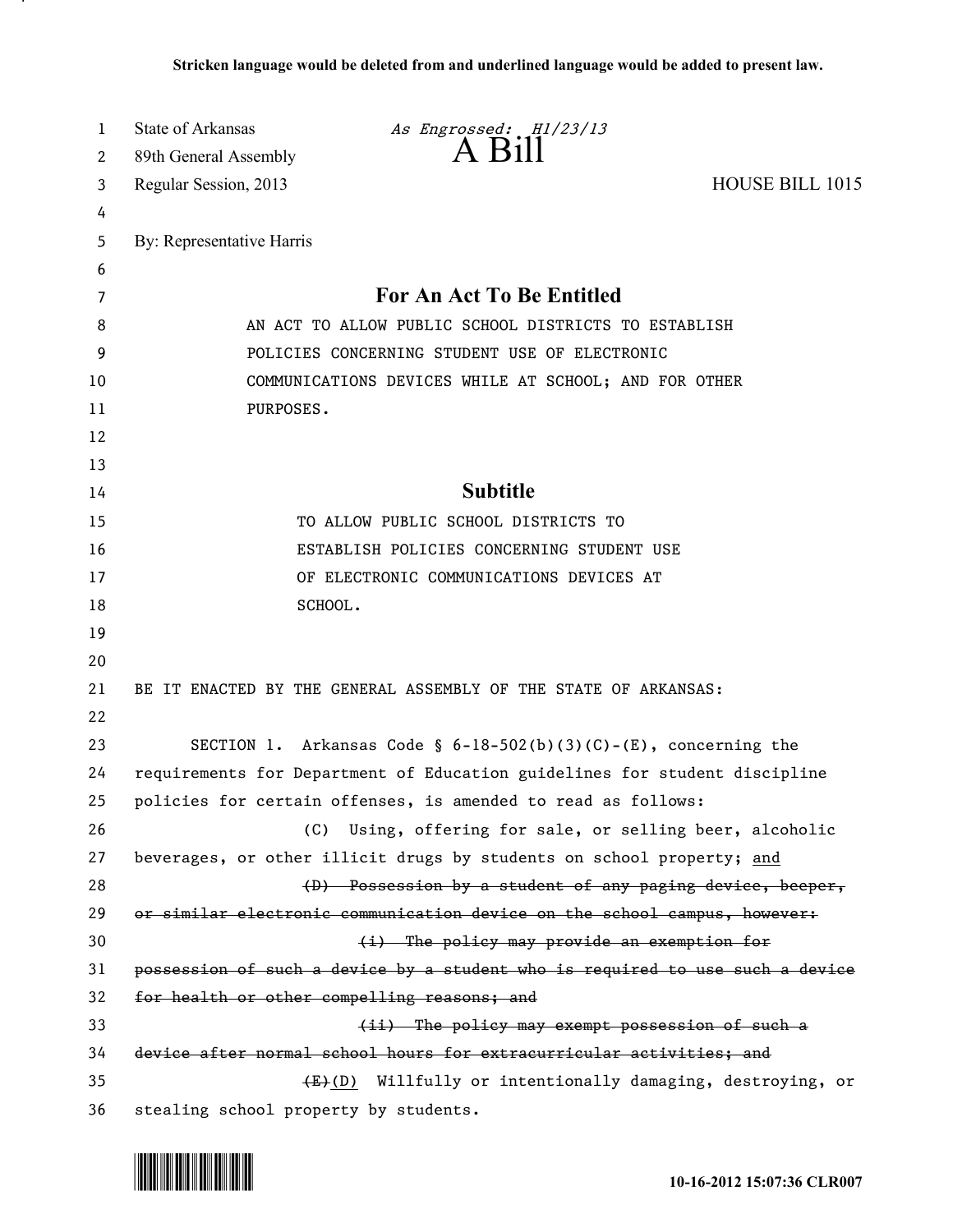| 1  |                                                                               |
|----|-------------------------------------------------------------------------------|
| 2  | SECTION 2. Arkansas Code Title 6, Chapter 18, Subchapter 5, is amended        |
| 3  | to add an additional section to read as follows:                              |
| 4  | 6-18-515. Use of personal electronic devices.                                 |
| 5  | (a) As used in this section, "personal electronic device" means               |
| 6  | without limitation a:                                                         |
| 7  | (1) Cellular telephone;                                                       |
| 8  | (2) Paging device;                                                            |
| 9  | (3) Beeper;                                                                   |
| 10 | (4) Mobile telephone that offers advanced computing and Internet              |
| 11 | accessibility;                                                                |
| 12 | (5) Digital media player;                                                     |
| 13 | (6) Portable game console;                                                    |
| 14 | Tablet, notebook, or laptop computer;<br>(7)                                  |
| 15 | (8) Digital camera; and                                                       |
| 16 | (9) Digital video or audio recorder.                                          |
| 17 | (b) A school district may establish a written student discipline              |
| 18 | policy and exemptions concerning the possession and use by a student of a     |
| 19 | personal electronic device:                                                   |
| 20 | (1) On school property;                                                       |
| 21 | (2) At an after-school activity; or                                           |
| 22 | (3) At a school-related function.                                             |
| 23 | The policy may, without limitation:<br>$\left( c\right)$                      |
| 24 | (1) Allow or restrict the possession and use of a personal                    |
| 25 | electronic device;                                                            |
| 26 | Allow the use of a personal electronic device in school for<br>(2)            |
| 27 | instructional purposes at the discretion of a teacher or administrator;       |
| 28 | (3) Limit the times or locations in which a personal electronic               |
| 29 | device may be used to make telephone calls, send text messages or e-mails, or |
| 30 | engage in other forms of communication;                                       |
| 31 | (4) Allow or prohibit the use of any photographic, audio, or                  |
| 32 | video recording capabilities of a personal electronic device while in school; |
| 33 | Exempt the possession or use of a personal electronic device<br>(5)           |
| 34 | by a student who is required to use such a device for health or another       |
| 35 | compelling reason;                                                            |
| 36 | (6) Exempt the possession or use of a personal electronic device              |

10-16-2012 15:07:36 CLR007